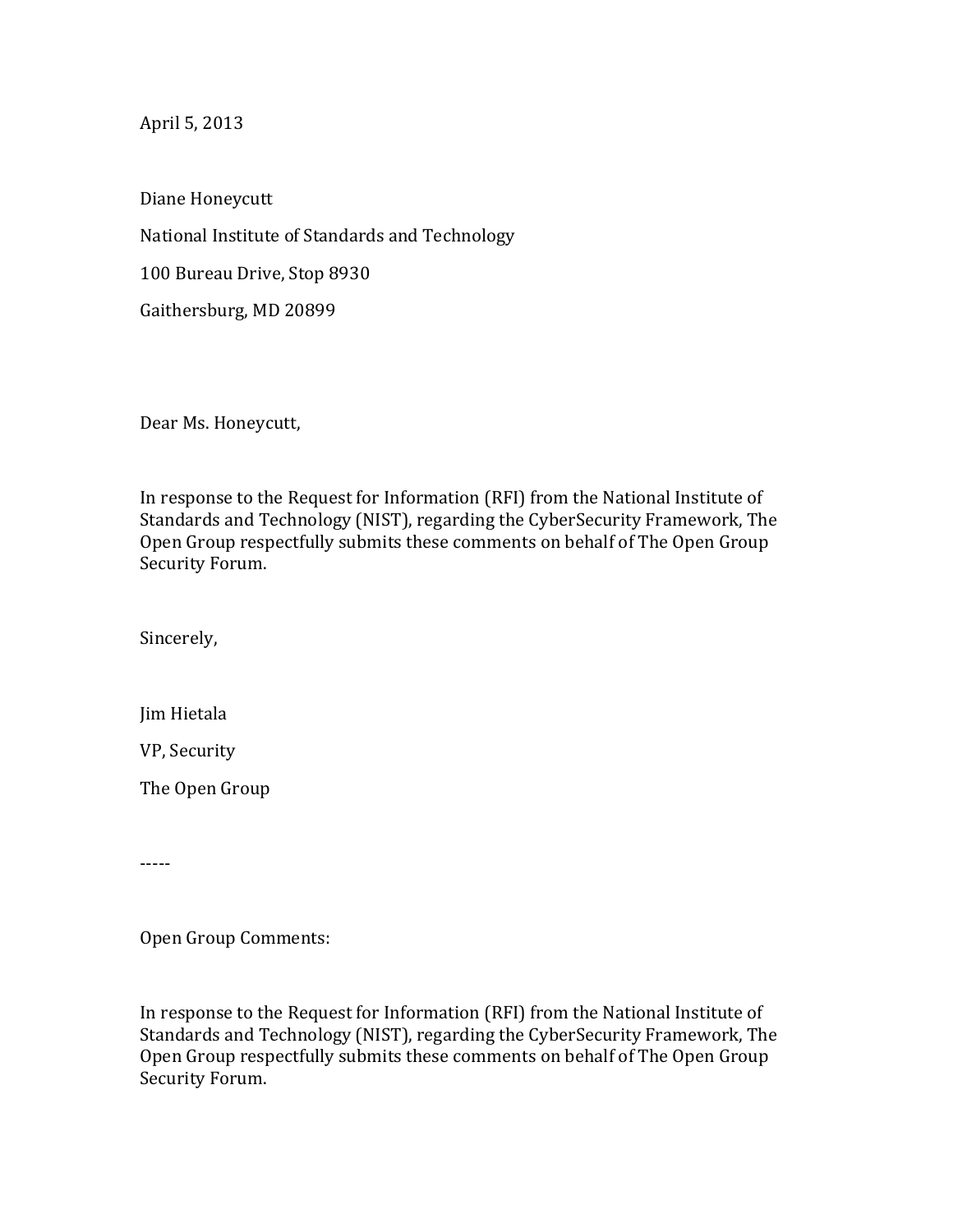The Open Group Security Forum noticed a number of areas mentioned in the RFI printed in the Federal Register where existing standards published by The Open Group are directly relevant to NIST and the US Federal Government, in developing the CyberSecurity Framework. These include (among many others) objectives in the following areas:

- 1. Developing a framework including standards methodologies, procedures and processes that align policy, business, and technological approaches to address cyber risks
- 2. Providing the mechanisms for owners and operators of critical infrastructure to identify, assess, and manage cybersecurity-related risk
- 3. Metrics, methods, and procedures that can be used to assess and monitor, on an ongoing or continuous basis, the effectiveness of security controls that are selected and deployed
- 4. A comprehensive risk management approach

A number of standards developed and published by The Open Group members, through our open consensus process, relate directly to these objectives. These are described below.

- 1. [O-ISM3 Standard, Information Security Management System.](https://www2.opengroup.org/ogsys/catalog/C102) Relating to objective 1 above, O-ISM3 provides a security program management methodology that allows for relating business objectives to security controls, such that security requirements and controls flow from business and organizational goals and objectives. A key distinguishing feature is that each business control provides metrics on how well it is achieving its assigned security target. O-ISM3 is compatible for use with ISO/IEC 27001, COBIT, and ITIL standards. An associated Guide - Optimizing ISO/IEC 27001 using O-ISM3 - explains how to use O-ISM3 to produce performance metrics from ISO/IEC 27001
- 2. Regarding the identification and measurement of risk, and developing a comprehensive risk management approach (objectives 2 and 4 above), The Open Group has a number of risk best practices publications and standards to recommend.
	- a. [Risk Taxonomy Standard.](https://www2.opengroup.org/ogsys/catalog/C081) This standard is based upon FAIR, Factor Analysis for Information Risk. FAIR is the leading quantitative risk analysis methodology, having been widely adopted by large enterprises. The Open Group standardized the taxonomy from FAIR.
	- b. [Technical Guide: Requirements for Risk](https://www2.opengroup.org/ogsys/catalog/G081) Assessment Methodologies. This guide provides best practices guidance for those performing risk analysis.